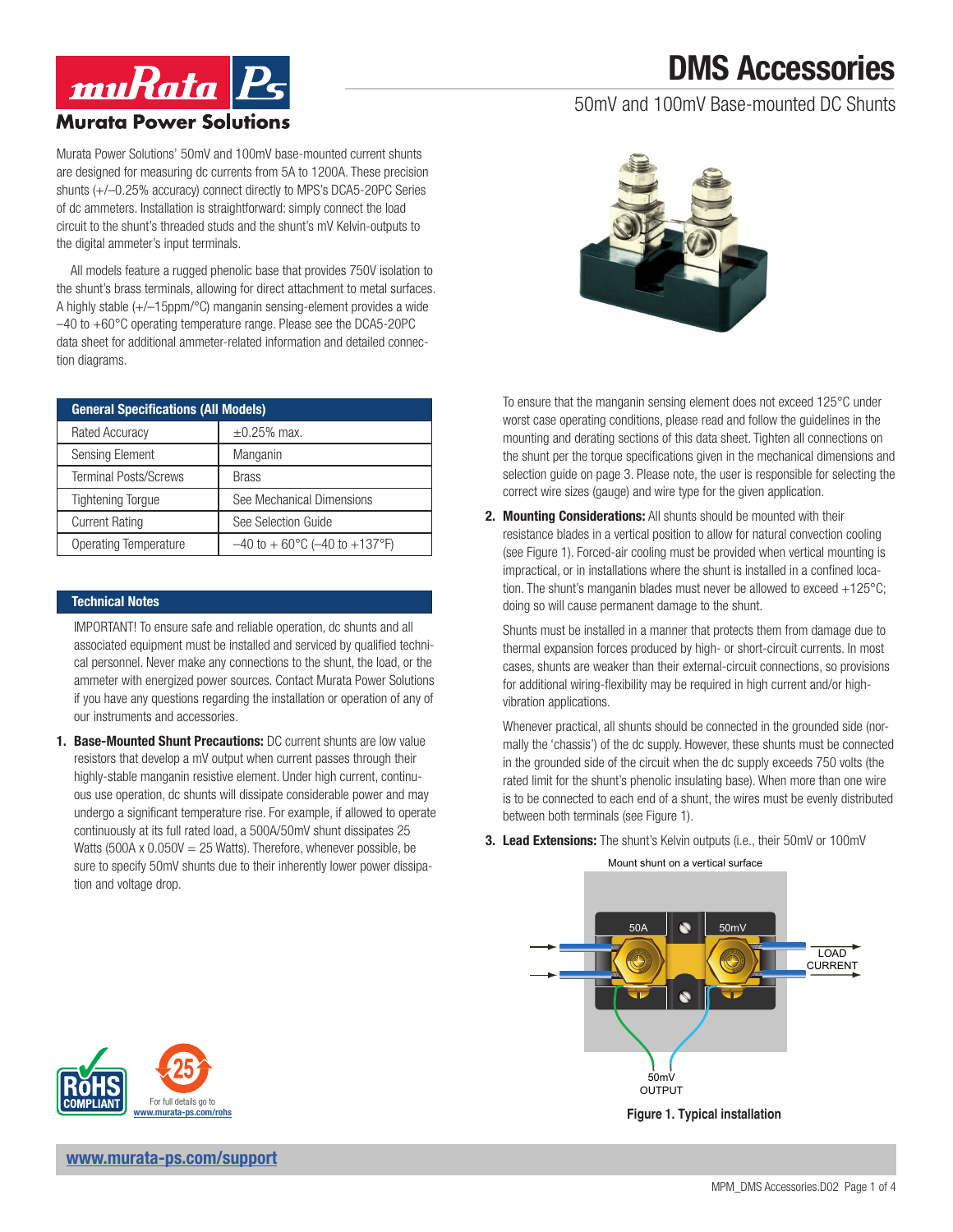### muRata <mark>Ps</mark> Murata Power Solutions

output signal) should not exceed 24 inches in length (61cm), assuming 22AWG (0.5mm2) wire is used. If longer leads are necessary, the additional voltage drops in the leads must be taken into consideration as they will degrade accuracy and stability. However, MPS's DCA5 series dc ammeters feature a calibration potentiometer that can be used to compensate for some additional losses when long leads are employed; contact MPS for calibration information.

- 4. Continuous-Operation Derating: If continuous operation is required, a shunt must only be allowed to carry 2/3 of its maximum nameplate amperage. The 2/3 derating factor provides an adequate safety margin for convection cooled shunts operating in an ambient temperature of +25°C. The following two sections contain additional derating that is required when shunts will be exposed to higher operating temperatures or pulsed (intermittent) currents.
- **5. Temperature Derating:** If the shunt is to be operated at ambient temperatures above +25°C, the maximum continuous current must be further derated from the 2/3 value previously noted.

power dissipation (Pe) at Te, using the following formulas: perature (Te), one must first calculate the maximum allowable  $P_{\text{A}}$  and  $P_{\text{B}}$  and  $P_{\text{B}}$  and  $P_{\text{B}}$  and  $P_{\text{B}}$  and  $P_{\text{B}}$  and  $P_{\text{B}}$  and  $P_{\text{B}}$  and  $P_{\text{B}}$  and  $P_{\text{B}}$  and  $P_{\text{B}}$  and  $P_{\text$ To find the maximum permissible continuous current (Ie) at an elevated tem-

$$
Pe = Pa \times [1-(Te-25^{\circ}C)/100^{\circ}C], \text{ and } Ie = \sqrt{\frac{Pe}{R}}
$$

#### **Where**

- **1 2** whore<br>Ie = Maximum permissible continuous current at elevated temperature Te
	- $Pe =$  Maximum power dissipation at the elevated temperature Te
	- $R =$  Shunt's resistance (see selection quide for values)
	- $Pa = 0.667$  x shunt's rated power at 25°C ambient

 $Te = E$ levated temperature

Example: How much current can a 150 Amp 50mV shunt safely carry at an ambient temperature of  $+100^{\circ}$ C?

 $Te = +100^{\circ}C$  $Pa = 0.667(150A \times 0.050V) = 5.0$  Watts  $Pe = 5.0W[1-(100-25)/100] = 5.0W \times (1-0.75) = 1.25W$  $R = 0.00033$  Ohms

Lastly, use the formula  $\mathrm{Ie} = \sqrt{\frac{\mathrm{Pe}}{\mathrm{R}}}$  to find the maximum derated continuous-current at  $Te = +100^{\circ}C$ : R

$$
Ie = \sqrt{\frac{1.25W}{0.00033\Omega}} = 61.5A
$$

6. Intermittent (Pulsed) Operation: Shunts that will not be exposed to continuous operation at 2/3 rated current can be operated at levels close to, or even above, their nameplate ratings for portions of short periods of times (5 minutes maximum) at 25°C ambient.

The following formulas can be used to calculate the maximum pulsed-current

# DMS Accessories

50mV and 100mV Base-mounted DC Shunts

(Ipuls) for a given shunt:

$$
I \text{puls} = \sqrt{P \text{puls/R, and } P \text{puls}} = Pa/K1, \text{ and } K1 = \sqrt{D}
$$

 $I$ puls = Maximum pulsed current

 $P_{\text{puls}} =$  Maximum pulsed power

- $Pa = 0.667$  x shunt's rated power at 25 $^{\circ}$ C ambient
- $D =$  Ratio of ON TIME to ON TIME  $+$  OFF TIME (period not to exceed 5 minutes)
- $K1$  = Pulsed-operation rating factor (the square root of D)
- $R =$  Shunt's resistance (see selection quide for values)

**Example:** An 800 Amp 50mV shunt will be operated for 15 seconds each minute. What is the maximum current this shunt can carry during the 15-second ON time?

 $D = 15/60 = 0.25$  and  $K1 = \sqrt{0.25} = 0.5$  $Pa = 0.667$  (800A x 0.050V) = 26.7 Watts  $P_{\text{puls}} = P_{a}/K_1 = 26.7 W/0.5 = 53.4 Watts$ 

$$
I \text{pulsed} = \sqrt{\frac{53.4 \text{W}}{0.0000625 \Omega}} = 924 \text{A}
$$



**Figure 2. Typical Low-Side Shunt Connections**



**Figure 3. Typical High-Side Shunt Connections**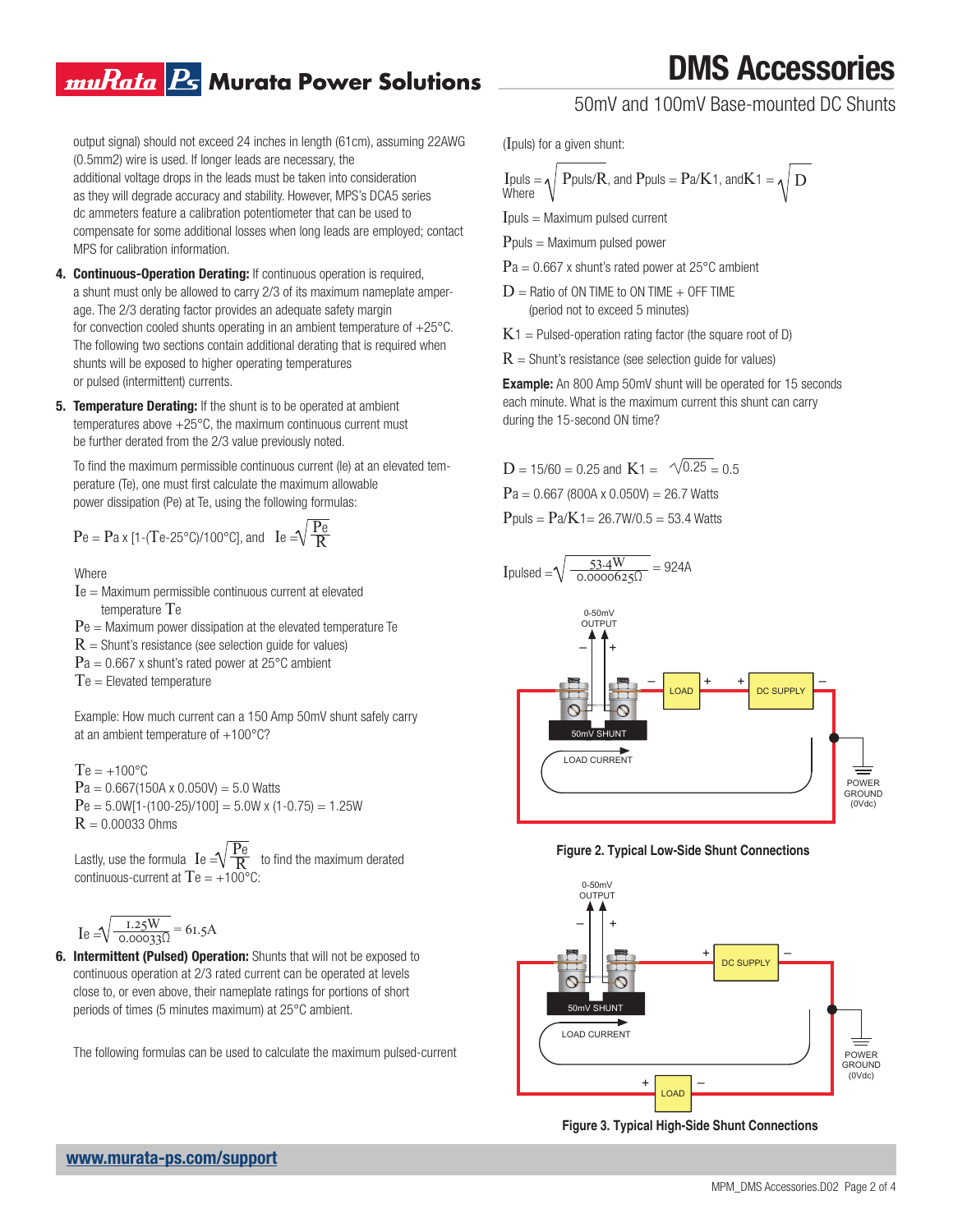## **muRata B** Murata Power Solutions

# DMS Accessories

50mV and 100mV Base-mounted DC Shunts

### MECHANICAL SPECIFICATIONS

| 5 through 150 Amps |                         |                                             |                          |  |  |
|--------------------|-------------------------|---------------------------------------------|--------------------------|--|--|
| Part No.           | Rated<br>Current/Output | Resistance<br>(Omegas at 25 <sup>°</sup> C) | <b>Torque Range</b>      |  |  |
| 3020-01097-0       | 5A/50mV                 | 0.01                                        | 36-40 in-lbs (4.1-4.5Nm) |  |  |
| 3020-01107-0       | 10A/100mV               | 0.01                                        | 36-40 in-lbs (4.1-4.5Nm) |  |  |
| 3020-01098-0       | 20A/50mV                | 0.0025                                      | 36-40 in-lbs (4.1-4.5Nm) |  |  |
| 3020-01096-0       | 50A/50mV                | 0.001                                       | 36-40 in-lbs (4.1-4.5Nm) |  |  |
| 3020-01099-0       | 100A/50mV               | 0.0005                                      | 36-40 in-lbs (4.1-4.5Nm) |  |  |
| 3020-01108-0       | 100A/100mV              | 0.001                                       | 36-40 in-lbs (4.1-4.5Nm) |  |  |
| 3020-01100-0       | 150A/50mV               | 0.00033                                     | 36-40 in-lbs (4.1-4.5Nm) |  |  |

• 8-32 Kelvin output screws (all shunts): 14-15 in-lbs (1.58-1.69Nm)

• Tolerances  $\pm 0.030$  (0.8) unless otherwise specified

• Number of resistance elements may vary from that shown in drawing



| 200 through 500 Amps |                         |                                                           |                            |  |  |
|----------------------|-------------------------|-----------------------------------------------------------|----------------------------|--|--|
| Part No.             | Rated<br>Current/Output | Resistance<br>$(\Omega s \text{ at } 25^{\circ}\text{C})$ | <b>Torque Range</b>        |  |  |
| 3020-01101-0         | 200A/50mV               | 0.00025                                                   | 14-15 ft-lbs (19.0-20.3Nm) |  |  |
| 3020-01102-0         | 300A/50mV               | 0.000167                                                  | 14-15 ft-lbs (19.0-20.3Nm) |  |  |
| 3020-01103-0         | 500A/50mV               | 0.0001                                                    | 14-15 ft-lbs (19.0-20.3Nm) |  |  |

- 8-32 Kelvin output screws (all shunts): 14-15 in-lbs (1.58-1.69Nm)
- Tolerances  $\pm 0.030$  (0.8) unless otherwise specified
- Number of resistance elements may vary from that shown in drawing